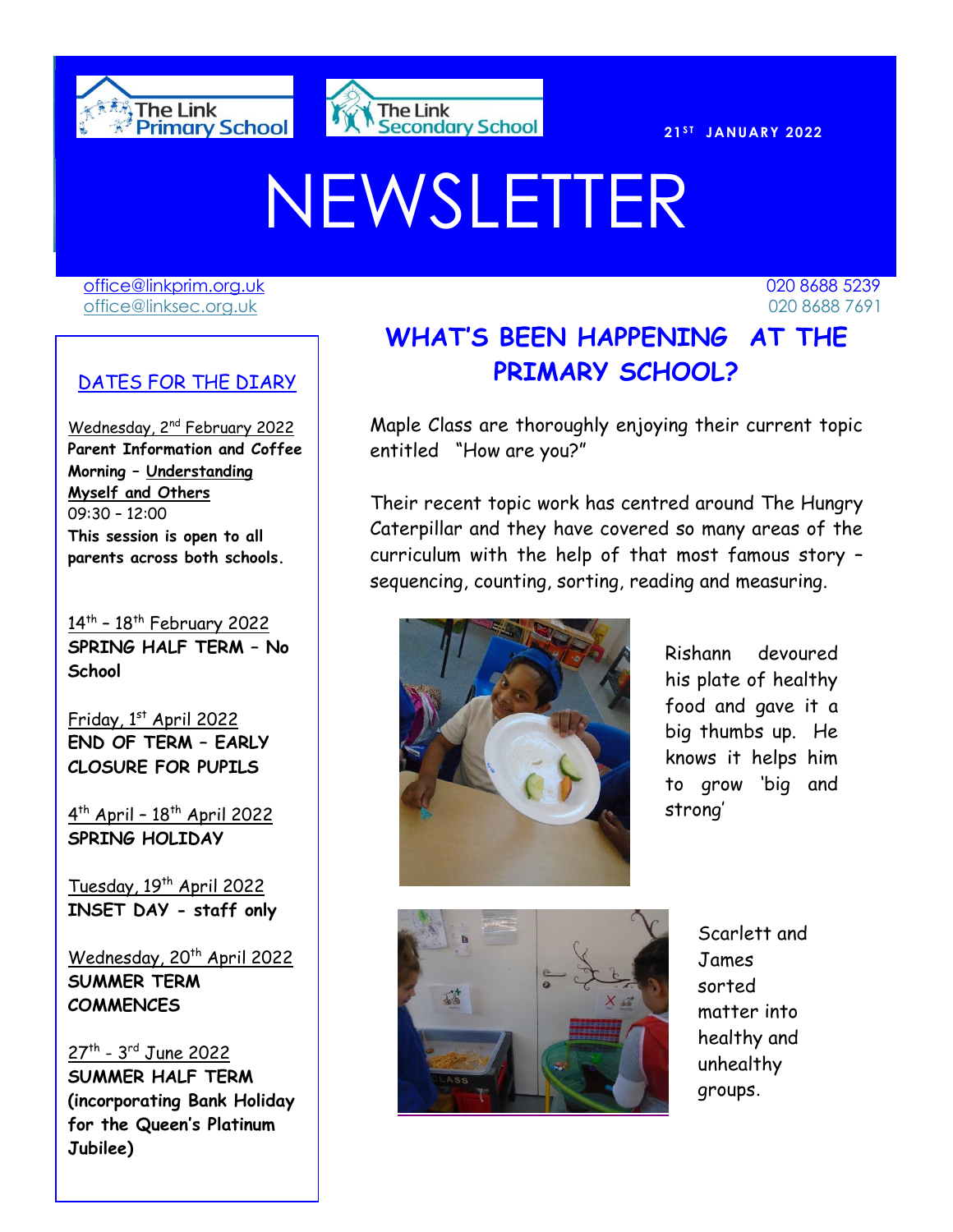Movement breaks are essential to keep both the body healthy and brain alert and we are always looking for new ways to get everyone moving.

Friday's break time was enhanced this week, when pupils from Maple, Hazel and Oak Classes got to disco dance!

They are delighted with the new outdoor music player that Michelle sourced and are now busy thinking of some more cool tunes they can dance to!



**Willow** Class are also working hard on their current topic of mini beasts.



## **WHAT'S HAPPENING AT THE SECONDARY SCHOOL?**



















Mandy Manson, our SENCO is very excited to let you know The Link Secondary School has now got an upgrade to Clicker 8!

Clicker 8 is child friendly word processor that provides students with a writing solution.

It gives the right level of support and challenge by having features such as speech feedback, talking spell checker and word predictor.

It can be customised to meet each student's individual needs when it comes to

recording their ideas.

Clicker 8 includes curriculum resources, books and boards that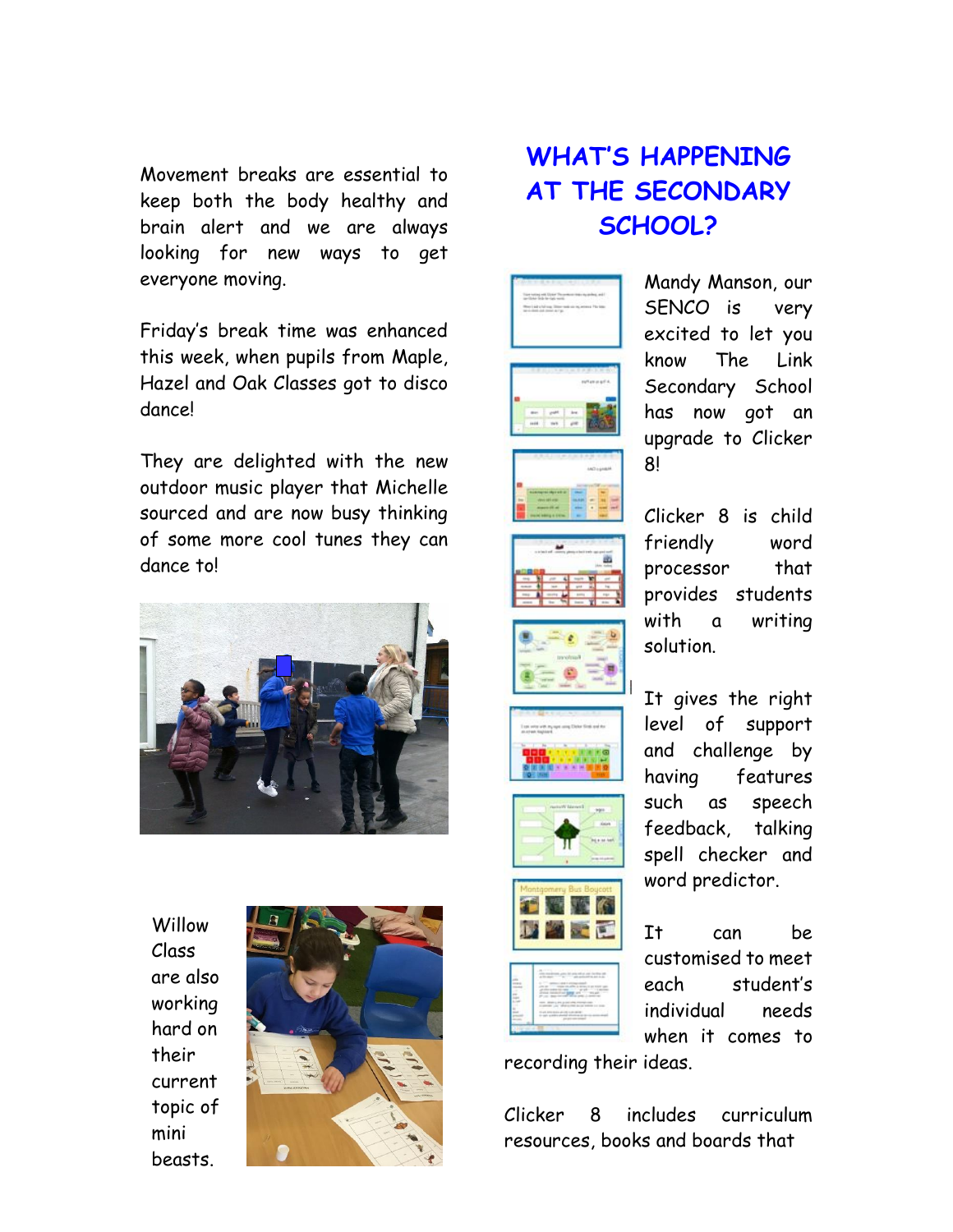can be easily created, pictures can be added along with voice notes.

Clicker 8 can be accessed at home. It can be loaded onto windows or mac. If you want it loaded onto an iPad or Chromebook this is called Clicker Writer.

Please contact Mandy if you would like access for home use and if it is for Clicker 8 or Clicker Writer.

The following website has a wealth of information to support the use of Clicker 8. There are free webinars, training and tutorials.

#### [Clicker 8 | Crick Software](https://www.cricksoft.com/uk/clicker/8)

Clicker hold training webinars for parents/carers. The next one is on Tuesday, 15<sup>th</sup> February 2022.

The on-line session which lasts 30 minutes is led by a Customer Experience Consultant called Gemma and will cover

- Using Clicker to support your child's literacy
- Sharing Clicker files with your child's school
- Accessing the pre-made Clicker sets.

The webinar is intended for the Clicker notice and they will be covering all the basics to help get you started.

Registrants can join the webinar from 3.30pm onwards, but it will start promptly at 3.45pm.

Here is the link to sign up:

Clicker - [Live webinars | Crick](https://www.cricksoft.com/uk/training/clicker-training/live-webinars)  **[Software](https://www.cricksoft.com/uk/training/clicker-training/live-webinars)** 

A reminder too, if any secondary school parents/carers have mislaid the passwords for Lexia and Mathletics for your child, just get in touch with Karen in the school office and we will re-send it to you.

## **WHAT'S HAPPENING AROUND AND ABOUT?**

Fairfield Halls in Croydon are starting group keyboard sessions at their Yamaha Music School.

Working alongside others to develop keyboard techniques and learning to play well known songs by the like of Bruno Mars, Queen and Sam Smith. We hear that the classical greats such as Beethoven and Dvorak are involved too.

Aimed at those aged 8-10 years, if you wish to learn more and hear about about how you can enrol for a free session on Monday,

 $7<sup>th</sup>$ February, just email: [musiceducation@bhlie.org.uk](mailto:musiceducation@bhlie.org.uk)